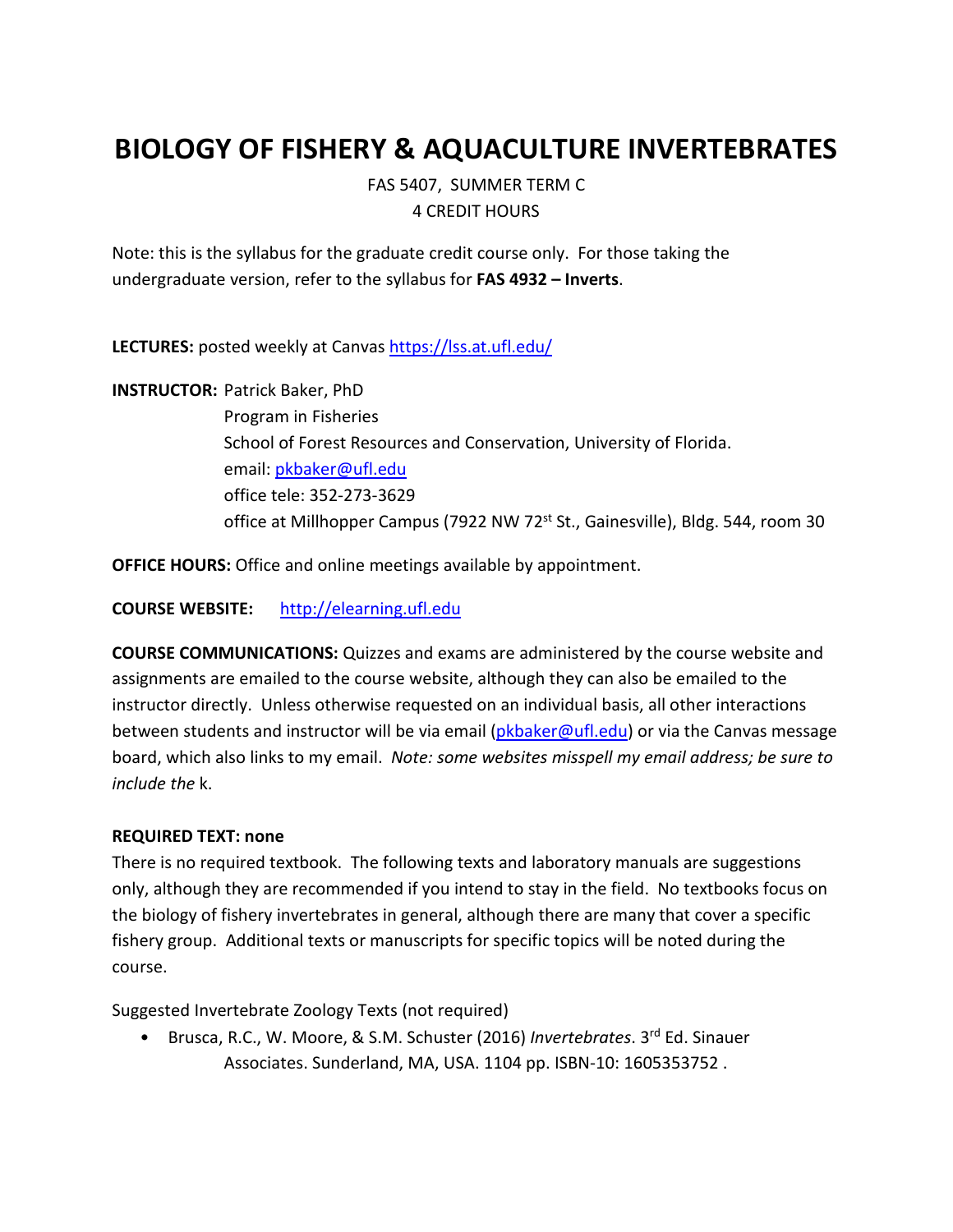- Nybakken, J.W. (1996) *Diversity of the Invertebrates: A Laboratory Manual. Gulf of Mexico Version*. McGraw Hill, Boston, MA, USA. 320 pp. ISBN-10: 0697151239.
- Pechenik, J.A. 2014. *Biology of the Invertebrates.* 8th Ed. McGraw Hill, Boston, MA, USA. 606 pp. ISBN-10: 0073524182.
- Ruppert, E.E., R.S. Fox, & R.D. Barnes (2003) *Invertebrate Zoology*. 7th Ed. Brooks-Cole, Belmont, CA, USA. 989 pp. ISBN-10: 0030259827.
- Wallace, R.L. & W.K. Taylor (2002) *Invertebrate Zoology Lab Manual*. 6<sup>th</sup> Ed. Benjamin Cummings, San Francisco, CA. 356 pp. ISBN10: 0130429376.

Writing Texts (not required, but at least one of those below is strongly recommended)

- University of Chicago Press Staff (2017) *The Chicago Manual of Style*. 17th Ed. Univ. Chicago Press, Chicago, IL. 1184 pp. ISBN-10: 022628705X **Note**: earlier editions are acceptable, but a print copy is better than digital.
- Strunk, W., Jr., & E.B. White. 1995. *The Elements of Style*. 3rd Ed. Pearson, London, UK. ISBN-10: 0205191584.
	- **Note**: other editions are acceptable, but a print copy is better than digital.

# **ADDITIONAL INVERTEBRATE BIOLOGY RESOURCES:**

Wikipedia is a useful source of information for some invertebrates, but should never be used as a reference. You may use Wikipedia to find original references, but Google Scholar [\(http://scholar.google.com/\)](http://scholar.google.com/) and PubMed [\(http://www.ncbi.nlm.nih.gov/pubmed\)](http://www.ncbi.nlm.nih.gov/pubmed) are examples of more comprehensive databases.

Taxonomy is a rapidly advancing field and even online resources such as Wikipedia may not represent the latest revisions. The most reliable taxonomic resource for marine invertebrates is probably the World Registry of Marine Species (WoRMS, [http://www.marinespecies.org/\)](http://www.marinespecies.org/). Unfortunately, there is no comparable resource for the majority of freshwater invertebrates.

## **COURSE DESCRIPTION:**

Invertebrate animals (e.g. mollusks, crustaceans, echinoderms) comprise at least 97% of described species. Many are important fisheries and some are increasingly important in aquaculture. Invertebrates are more anatomically and biologically diverse than finfish, and this diversity must be understood in order to study their fishery management or aquaculture. This course will examine the biology of marine and freshwater invertebrates that are important as fisheries or in aquaculture. Topics will include taxonomy, morphology, distribution, habitat requirements, nutrition, major predators and parasites, significant ecological interactions, and life cycles. Non-food fisheries, such as commercial sponges and pearl oysters, will also be included. The course will be organized by taxonomic groupings, or phyla. Topics will be chosen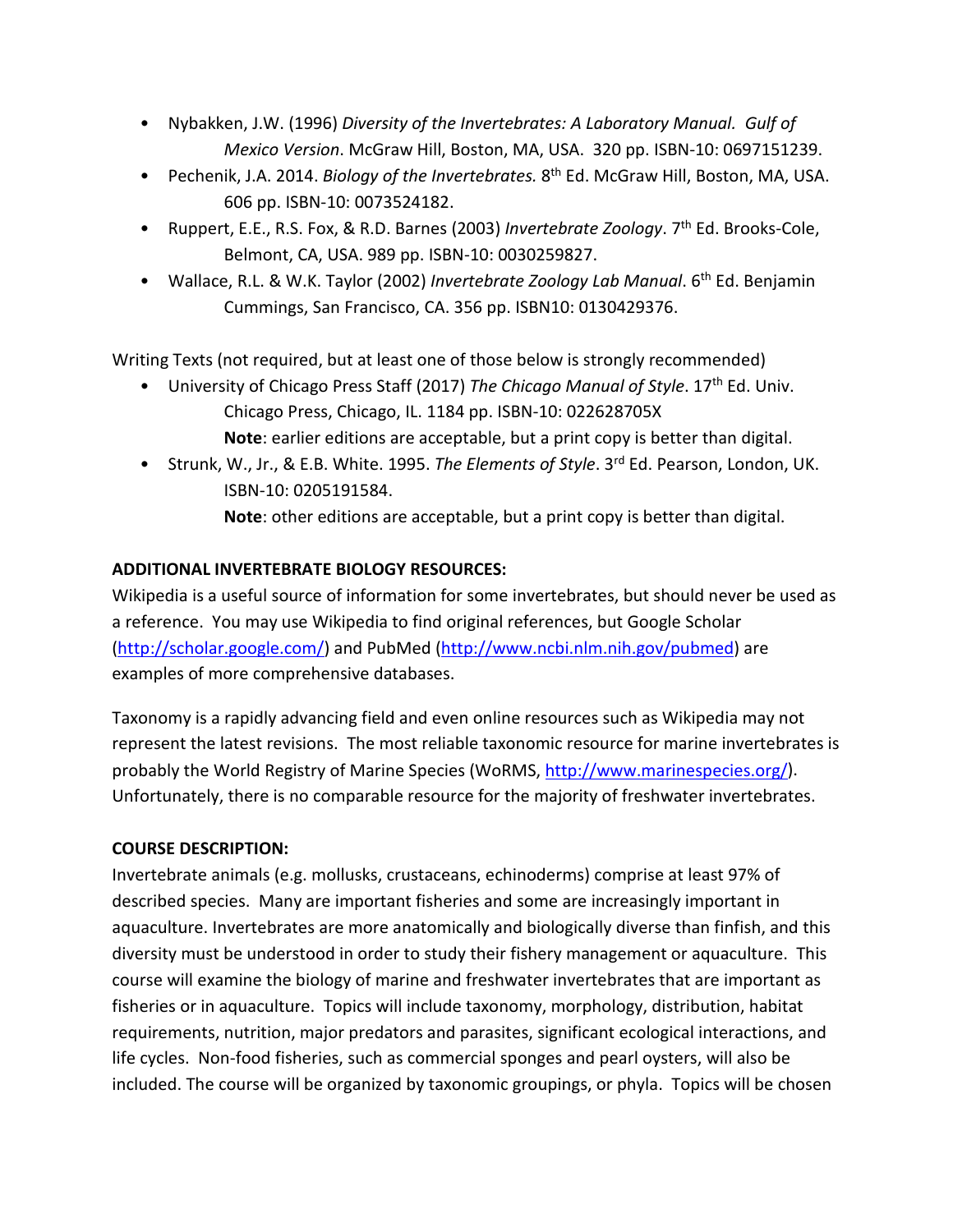for their biological relevance to fisheries and aquaculture, but procedural topics (methods, management, models, etc.) will not be emphasized here.

## **PURPOSE OF COURSE AND COURSE OBJECTIVES:**

This course will introduce the student to the biology of the non-vertebrate marine and aquatic animals that humans harvest or culture. Invertebrates (e.g. mollusks, crustaceans, echinoderms, etc.) comprise the majority of animal species and many are important fisheries or aquaculture species. Invertebrates are anatomically, physiologically, and ecologically more diverse than finfish, and this diversity must be understood in order to study their fishery management or aquaculture.

By the end of this course, students will:

- Become familiar with most groups of marine and aquatic invertebrate animals that are or have been fished by humans, for food or other purposes
- Have been introduced to the major groups of marine and freshwater invertebrates that are commercially cultivated, or are being studied for commercial cultivation
- Be aware of aspects of the physiology, diet, major ecological interactions, and life cycles of marine and aquatic invertebrates that are relevant to their management or cultivation
- Have been provided with resources, including texts, original research papers, and Internet sites to allow further study in areas of individual interest

## **INSTRUCTIONAL METHODS:**

**Lectures** - The lecture material, in the form of narrated Power Point presentations, will be prepared in advance and will not be live. They are posted each week at [https://lss.at.ufl.edu/,](https://lss.at.ufl.edu/) prior to Wednesday for the topics listed in the course schedule below for that week. There are four formats, each with their advantages and limitations, as follow:

- 1. Stream the presentation online at the website above as an MP4 video. This is simple and the audio file plays continuously, but the Internet links do not work, and you cannot easily click back and forth through the presentation.
- 2. Download the color .pdf file In this version, the Internet links work, but not the audio.
- 3. Download printable .pdf file This is a smaller download, but there are no audio files or Internet links. Many students write notes on this.
- 4. Download .ppt file The original PowerPoint files are very large downloads, and require you to have a recent version of PowerPoint, but everything works the way I designed it, or the way I would present it in a live lecture.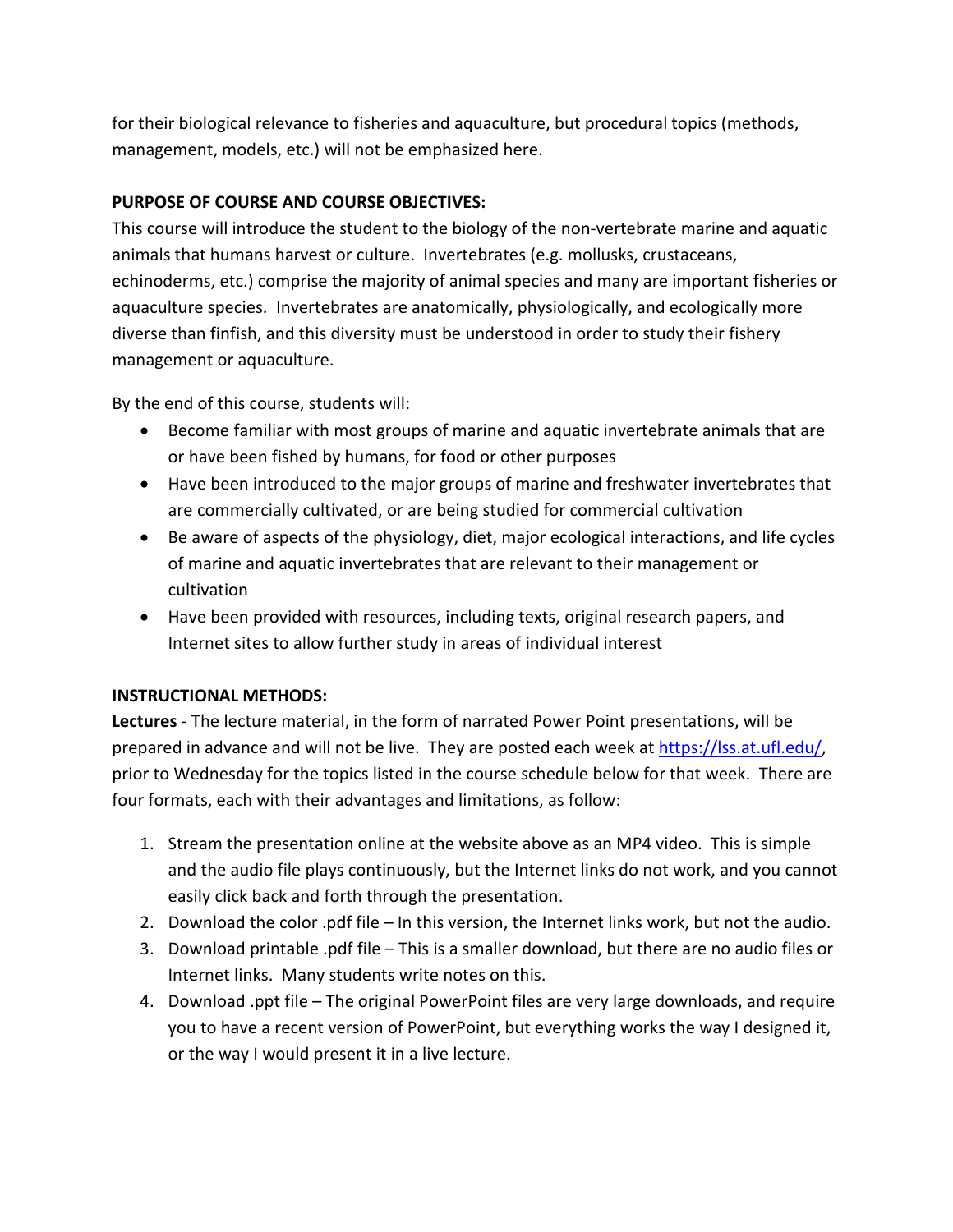You may go through the presentations at your pace. Unless otherwise requested on an individual basis, online interactions between students and instructor will be via email [\(pkbaker@ufl.edu\)](mailto:pkbaker@ufl.edu). **Use my email rather than the Canvas link if you need a response quickly**.

**Quizzes** - Each week (starting with the second) that there is not a larger exam, there will be a timed quiz with five multiple-choice questions taken just from the prior week's material. You may use your notes, the presentations, or any other resources to answer the questions, but there will be only fifteen minutes allowed for the entire quiz, which is insufficient time to look up the answers if you have not studied. Quizzes will be posted in Canvas (the course website) prior to Wednesday of the week they are due, are closed midnight on the following Sunday, and will have five questions each. There is no make-up if you miss the deadline, except by prior arrangement.

**Exams** - There will be two exams: a midterm exam midway through the course, and a final exam at the end of the course. The midterm will cover the material from the preceding weeks, and the final exam will be comprehensive. As with the quizzes, you may use any materials to answer the questions, but the exams will be timed (3 minutes per point on the exam) and there will be no make-up without prior arrangement. The questions will include both short-answer and longer questions. You will also be asked to submit electronic images of sketches for the midterm and final exams, which can be uploaded in any of several ways. If you do not have a way to upload an image, you must make prior arrangements for an alternative.

**Reports**. Two species reports will be required, one due halfway through the course and one at the end. The due date is midnight on Friday of the week they are due (see Course Schedule, below). Late reports will be accepted at the instructors discretion, but will suffer a penalty proportional to the lateness. More information on reports is provided separately in **Writing Assignments Guidelines for FAS 5407**, available separately on the course website.

#### **COURSE TECHNOLOGY:**

Quizzes and exams are administered online in Canvas at the course website.

#### **COURSE POLICIES**

See assignment details (at **Writing Assignments Guidelines for FAS 5407**) for more information not covered here.

**LATE POLICY:** Any late submissions due to technical (i.e. Internet, website, or computer technology) issues must be accompanied by the ticket number received from the Helpdesk [\(Learning-support@ufl.edu\)](mailto:Learning-support@ufl.edu) when the problem was reported to them. The ticket number will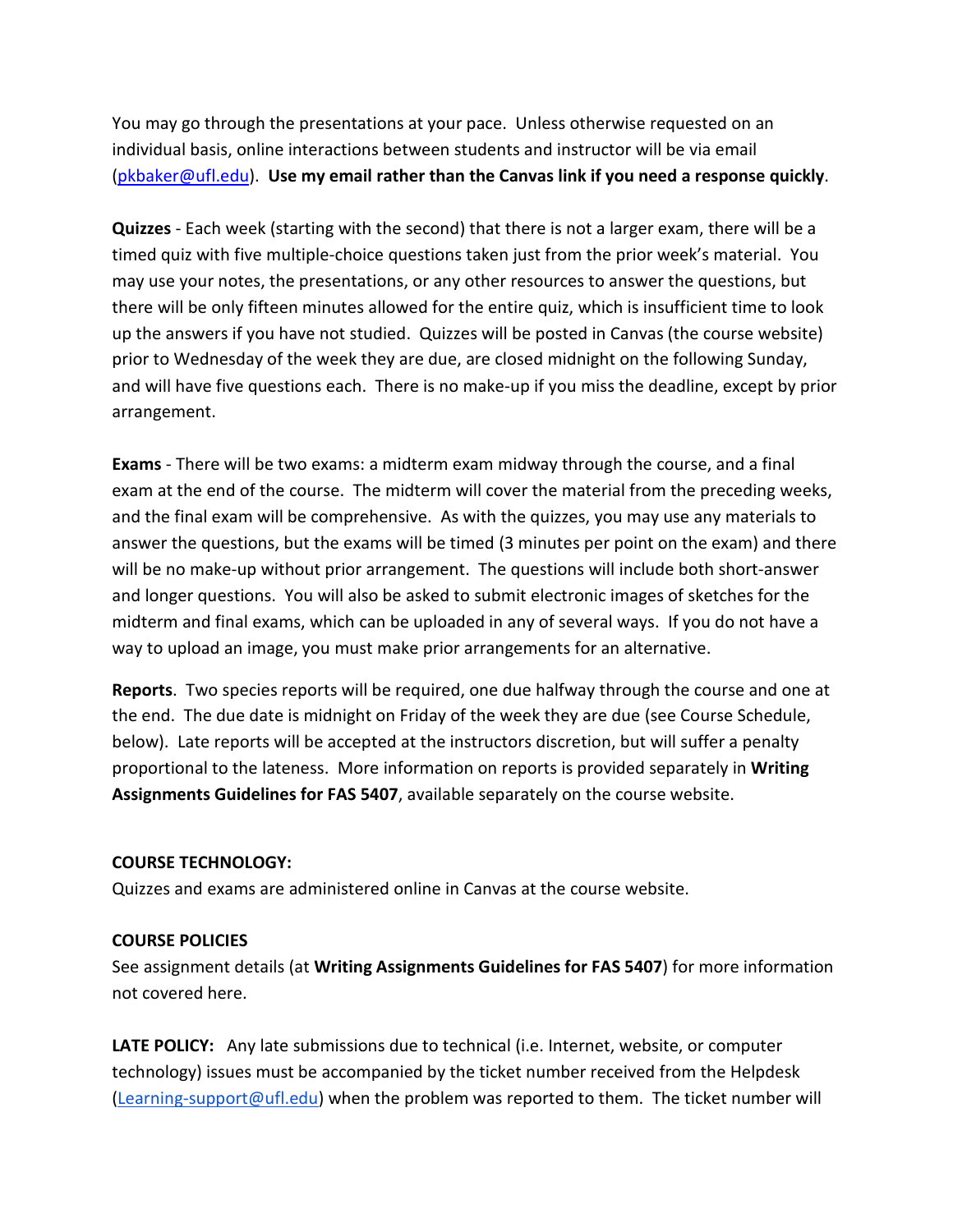document the time and date of the problem. You must e-mail your instructor within 24 hours of the technical difficulty if you wish to request consideration for late submissions.

#### **GRADING:**

The course grade will be broken down as follows.

| Quizzes      | 26.25% of grade |
|--------------|-----------------|
| Midterm Exam | 17.5% of grade  |
| Final Exam   | 26.25% of grade |
| Report 1     | 10% of grade    |
| Report 2     | 20% of grade    |
|              |                 |

Grades are based on the cumulative of the percentages above; there is no curve. The grade cut-off values are as follow:

93% and above  $= A$  $90% = A$ - $88% = B +$ 83% = B  $80% = B 78% = C +$  $73% = C$  $70% = C$ - $68\% = D +$  $63% = D$  $60\% = D -$ 

## **COURSE SCHEDULE**

#### **Proposed Schedule of Topics**.

Each week will include 3-5 recorded lectures (PowerPoint presentations). The schedule listed below is an approximate guideline and actual times will be modified as needed, but all of the topics listed below will be covered in that approximate order. Reports are due by midnight EDT on the Friday of the week listed.

| Week 1 (May 13-17): Course Introduction & Sponges                | (no quiz) |
|------------------------------------------------------------------|-----------|
| Week 2 (May 20-24): Cnidarians: Corals & Jellyfish               | Quiz 1    |
| Week 3 (May 27-31): Rotifers, Annelids, & Peanut Worms           | Quiz 2    |
| Note: May 26 is a holiday but this will not affect our schedule. |           |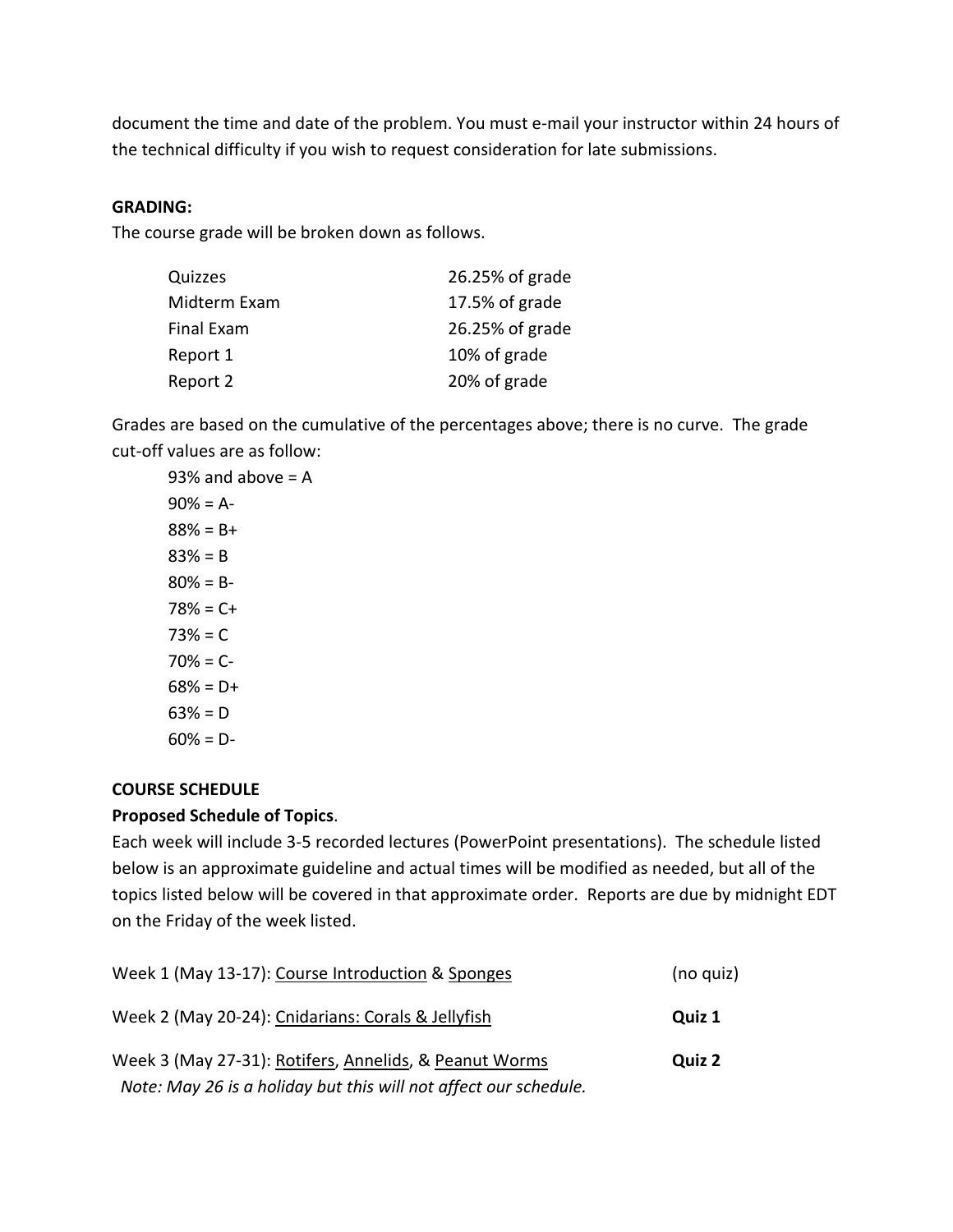| Week 4 (June 3-7): Mollusks: Introduction & Gastropods                                                                                                        | Quiz 3                            |
|---------------------------------------------------------------------------------------------------------------------------------------------------------------|-----------------------------------|
| Week 5 (June 10-14): Mollusks: Bivalves                                                                                                                       | Quiz 4                            |
| Week 6 (June 17-21): Mollusks: Bivalves & Lophophorates<br>Topic for final report due to instructor for approval.<br>Mid-Summer Break (June 22-30) NO CLASSES | Quiz 5<br><b>Report 1 Due</b>     |
| Week 7 (July 1-5): Mollusca- Cephalopods<br>Note: June 4 is a holiday but this will not affect our schedule.                                                  | <b>Midterm Exam</b>               |
| Week 8 (July 8-12): Arthropods - Introduction                                                                                                                 | Quiz 6                            |
| Week 9 (July 15-19): Crustaceans: Shrimp & Prawns                                                                                                             | Quiz 7                            |
| Week 10 (July 22-26): Crustaceans: Lobsters & Crayfish                                                                                                        | Quiz 8                            |
| Week 11 (July 29-Aug. 2): Crustaceans: Crabs & Echinoderms                                                                                                    | Quiz 9                            |
| Week 12 (Aug. 5-9): Echinoderms & Chordates                                                                                                                   | <b>Final Exam</b><br>Report 2 due |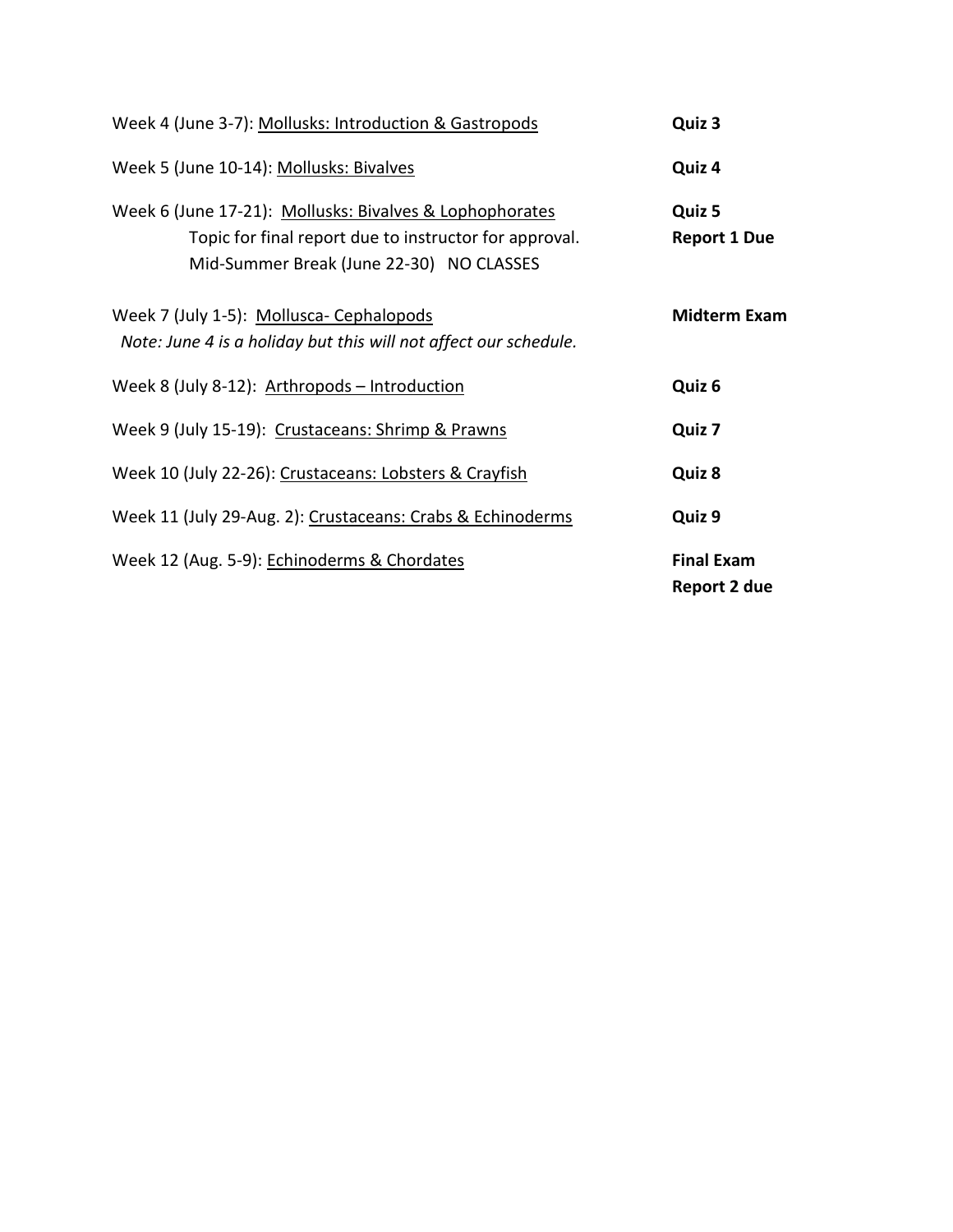# UNIVERSITY OF FLORIDA POLICIES:

**UNIVERSITY POLICY ON ACCOMMODATING STUDENTS WITH DISABILITIES:** Students requesting accommodation for disabilities must first register with the Dean of Students Office [\(http://www.dso.ufl.edu/drc/\)](http://www.dso.ufl.edu/drc/). The Dean of Students Office will provide documentation to the student who must then provide this documentation to the instructor when requesting accommodation. You must submit this documentation prior to submitting assignments or taking the quizzes or exams. Accommodations are not retroactive, therefore, students should contact the office as soon as possible in the term for which they are seeking accommodations.

**UNIVERSITY POLICY ON ACADEMIC MISCONDUCT:** Academic honesty and integrity are fundamental values of the University community. Students should be sure that they understand the UF Student Honor Code at [http://www.dso.ufl.edu/students.php.](http://www.dso.ufl.edu/students.php)

**NETIQUETTE: COMMUNICATION COURTESY:** All members of the class are expected to follow rules of common courtesy in all email messages, threaded discussions and chats. <http://teach.ufl.edu/docs/NetiquetteGuideforOnlineCourses.pdf>